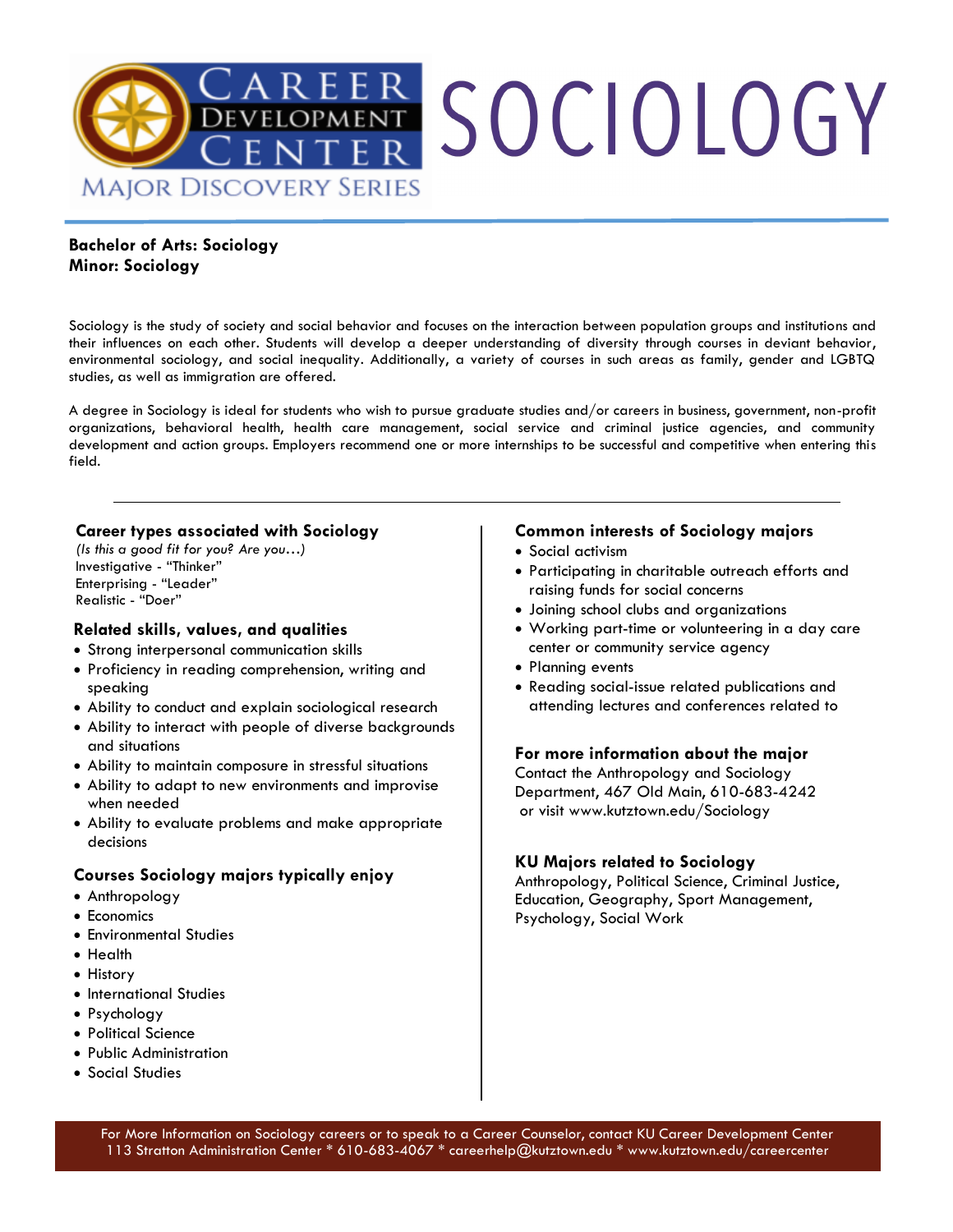# **FOUR STEPS TO SUCCESS**

# DISCOVER EXPERIENCE MOPLEMENT

2<sup>ND</sup> YEAR

# 1<sup>ST</sup> YEAR

EXPLORE >

- Enroll in the Career Exploration Certificate.
- Attend info sessions to learn about career development and personal branding.
- Take a career assessment to identify and confirm interests.
- Get involved in campus clubs and organizations.
- Develop basic workplace skills through jobs or volunteer work.
- Talk with professors, family, and friends about career ideas.
- Conduct informational interviews with professionals working in fields of interest.
- Develop a relationship with your professors and faculty advisor.
- Meet with CDC career coach.
- Attend info sessions to learn about resume writing, and externships.
- Confirm your choice of major and consider options for double major or minor.
- Research careers of interest.
- Complete a job shadowing (externship) experience.
- Seek meaningful employment or volunteer work in a field related to your major.
- Explore options for undergraduate research and study abroad.
- Write a resume and have it reviewed by the CDC.
- Manage your online presence.

# 3RD YEAR

- Enroll in the Career Success Certificate.
- Complete an internship and/or undergraduate research.
- Attend info sessions about internships, interviewing, job search strategies, and grad school.
- Build a LinkedIn profile and continue to monitor your online presence.
- Complete a mock interview.
- Build skills through research projects, part-time employment, and volunteer work.
- Participate in Careers Cafe & networking programs.
- Attend internship & job fairs.
- Take on a leadership role in a student organization or work.
- Consider graduate school options and prepare for admissions tests.

# 4TH YEAR

- Attend your senior kick-off and other info sessions to prepare for job search/grad school.
- Update your resume and LinkedIn profile.
- Create cover letter drafts.
- Gain experience through internships and/or undergraduate research.
- Secure references for job/grad school applications.
- Create your "30 second" commercial.
- Meet with CDC to develop job search strategies.
- Research employers.
- Network with professionals through events and social media.
- Join a professional organization in your discipline.
- Attend the senior etiquette dinner or luncheon.
- Participate in job fairs and on-campus interviewing.

# **Sample Career Titles**

Sociology majors can be found working in a wide variety of career fields. Here are just some career titles that may be of interest. Please note that some jobs may require further education and training. To learn more about these careers, visit http://online.onetcenter.org or www.bls.gov/oco.

- Admissions Counselor
- Adoption Agent
- Advertising Manager
- Aging Specialist
- Child Welfare Officer
- Community & Social Service Worker
- Community Relations Director
- Consultant
- Consumer Survey Advisor
- Convention Organizer
- Correctional Caseworker/Officer
- Counselor: Alcohol/Drug
- Counselor: Career
- Counselor: Crisis Intervention
- Counselor: Occupational
- Counselor: School/Guidance
- Counselor: Vocational/Voc. Rehab
- Criminologist
- Demographic Analyst
- Employee Assistance Director
- Employee/Labor Relations Mgr.
- EEO/AA Specialist
- Family Preservation Case Worker
- Family Services Specialist
- Financial Aid Director
- Foster Care Worker
- Fundraiser/Development Officer
- Gerontologist
- Group Therapist
- Hospice Coordinator
- Human Resources Administrator
- Independent Living Trainer
- International Student Advisor
- Job Analyst & Developer
- Labor Relations Specialist
- Lawyer
- Market Research Analyst
- Mental Health Professional
- Minority & Race Relations Specialist
- Motivational Speaker/Researcher
- News Correspondent/Reporter
- Outplacement Specialist
- Peace Corps/VISTA Worker • Paralegal
- Parole/Probation Officer
- Political Systems Researcher
- Public Health Educator/Statistician
- Public Opinion Surveyor
- Public Relations Specialist
- Recreation Director
- Recreation Therapist
- Regulatory Administrator
- Social Service Administrator
- Social Movements Organizer

• Teacher/Professor/Educator • Therapeutic Staff Support Person

• Wage/Benefits Analyst • Youth Corrections Officer

• Social Scientist • Social Welfare Examiner

• Sociologist • Statistician Analyst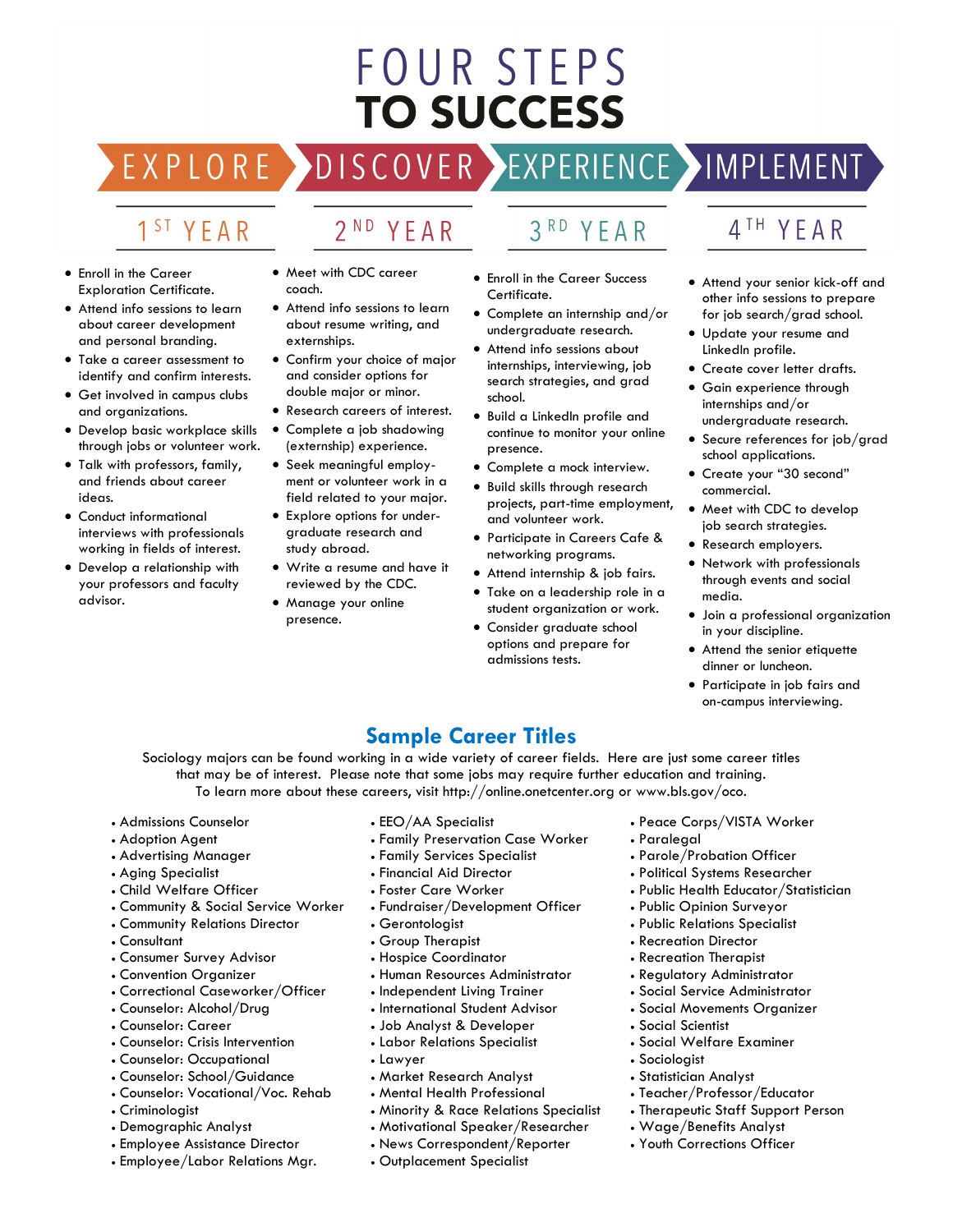# **Common Internship Sites and Employers**

Sociology majors often find internships and employment in the following fields/industries.

- Business & Industry
- Community Agencies
- Correctional Facilities
- Educational Institutions
- Mental Health Agencies
- Museums
- Non-Profit Organizations
- Private Practice
- Rehabilitation Agencies & Hospitals
- Research Foundations
- State/Federal Government Agencies

 Handshake is the primary online resource **for and shares are primary online resource www.kutztown.edu/handshake**

# **Useful Websites for Sociology Majors**

Whether you are researching related career fields, applying for internships or jobs, or planning to join a professional association, these websites are for you!

#### **Industry Information & Job/Internship Search Sites**

Careers in Federal Government www.makingthedifference.org

Federal Demographic Statistics www.fedstats.gov

Human Service Careers www.hscareers.com/careercenter

Idealist: Non-Profit Opportunities www.idealist.org

LaSalle Non-Profit Center www.lasallenonprofitcenter.org

MentalHelp.Net www.mentalhelp.net

Non Profit Job Search http://nonprofit-jobs.org

The New Social Worker Online www.socialworker.com

Saludos Hispanos Career Center www.saludos.com/cguide/cswguide.html

Social Service Jobs www.socialservice.com

LinkedIn Job Search www.linkedin.com/jobs

#### **Professional Associations**

American Association for Marriage & Family Therapy www.aamft.org

American Counseling Association www.counseling.org

American Sociological Association www.asanet.org

Association for Applied & Clinical Sociology www.aacsnet.org

Association for the Sociology of Religion www.sociologyofreligion.com

Association of Black Sociologists www.blacksociologists.org

Eastern Sociological Society www.essnet.org

International Sociological Association www.isa-sociology.org

Society for Human Resource Management www.shrm.org

Society for the Study of Social Problems www.ssspl.org

#### **Related Area Employers**

Bethany's Children's Home Creative Health Services KidsPeace Lehigh Valley Center for Independent Living Lehigh Valley Health Network St. Luke's Health Network